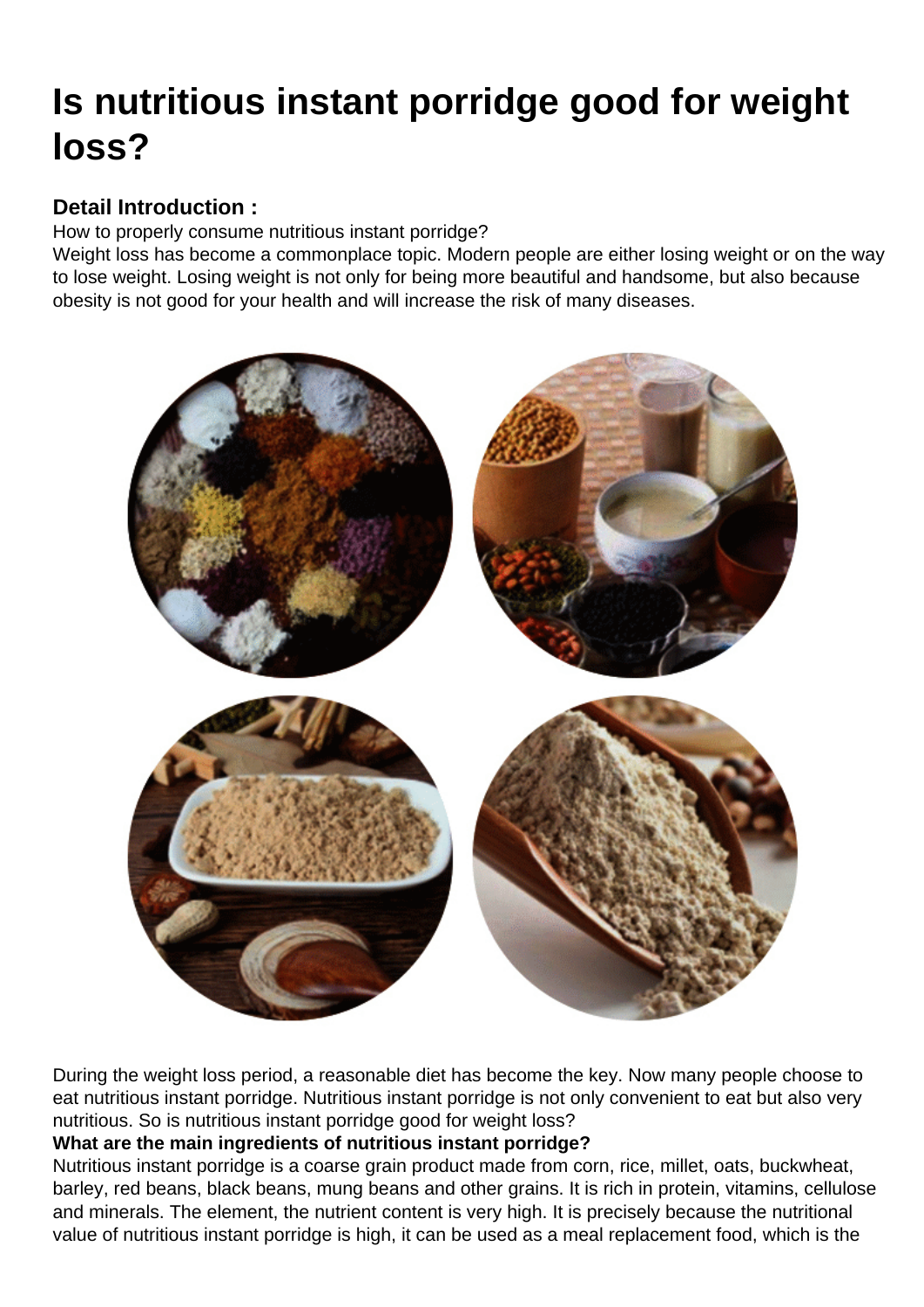most suitable for breakfast or dinner.

How does nutritional instant porridge help lose weight?

Since the nutritious instant porridge is rich in grains, a small bowl of porridge contains a lot of carbohydrates and fiber and other nutrients, which makes the digestion time longer. In this process, you will not feel hungry. Therefore, it can effectively reduce the intake of other foods. A strong feeling of fullness is an important part of helping the body lose weight.

For breakfast, you only need to make a bowl of nutritious instant porridge, which is convenient and nutritious. You will not feel hungry all morning, nor will you have the desire to eat snacks. You will not have the urge to eat until lunch. Therefore, Nutritious instant porridge can effectively help lose weight. Is nutritious instant porridge good for weight loss?

In summary, nutritious instant porridge is very good for weight loss. If you are in the period of weight loss, you can use nutritious instant porridge to replace your meal. Coupled with reasonable exercise, you will wear a smaller size soon. Clothes.

But when you eat nutritious instant porridge, you must adhere to the correct eating method, so as to effectively play the role of weight loss, otherwise it will only be counterproductive.

How to properly consume nutritious instant porridge?

1. Control the consumption.

2. Do not add honey, sugar and other high-sugar foods, you can use hot water or skimmed milk to brew.

3. Add some fresh fruits, vegetables, eggs, etc.

4. Choose nutritious instant porridge with safe ingredients instead of nutritious instant porridge with too many additives.

Nutritious instant porridge is an ideal meal replacement food during the weight loss period. It is widely welcomed by consumers and the market demand is getting higher and higher. The use of high-quality production equipment can effectively improve the quality of nutritious instant porridge, thereby gaining a broader market.

[Nutritional Instant Porridge Processing Line](https://www.foodmachineryint.com/baby-food-production-line/7-55kw-power-nutritional-instant-porridge-processing-line-food-machineryfor-rice-powder.html) is made of 304 stainless steel. It is sturdy and durable, with high automation, high production efficiency, small footprint, simple operation and stable